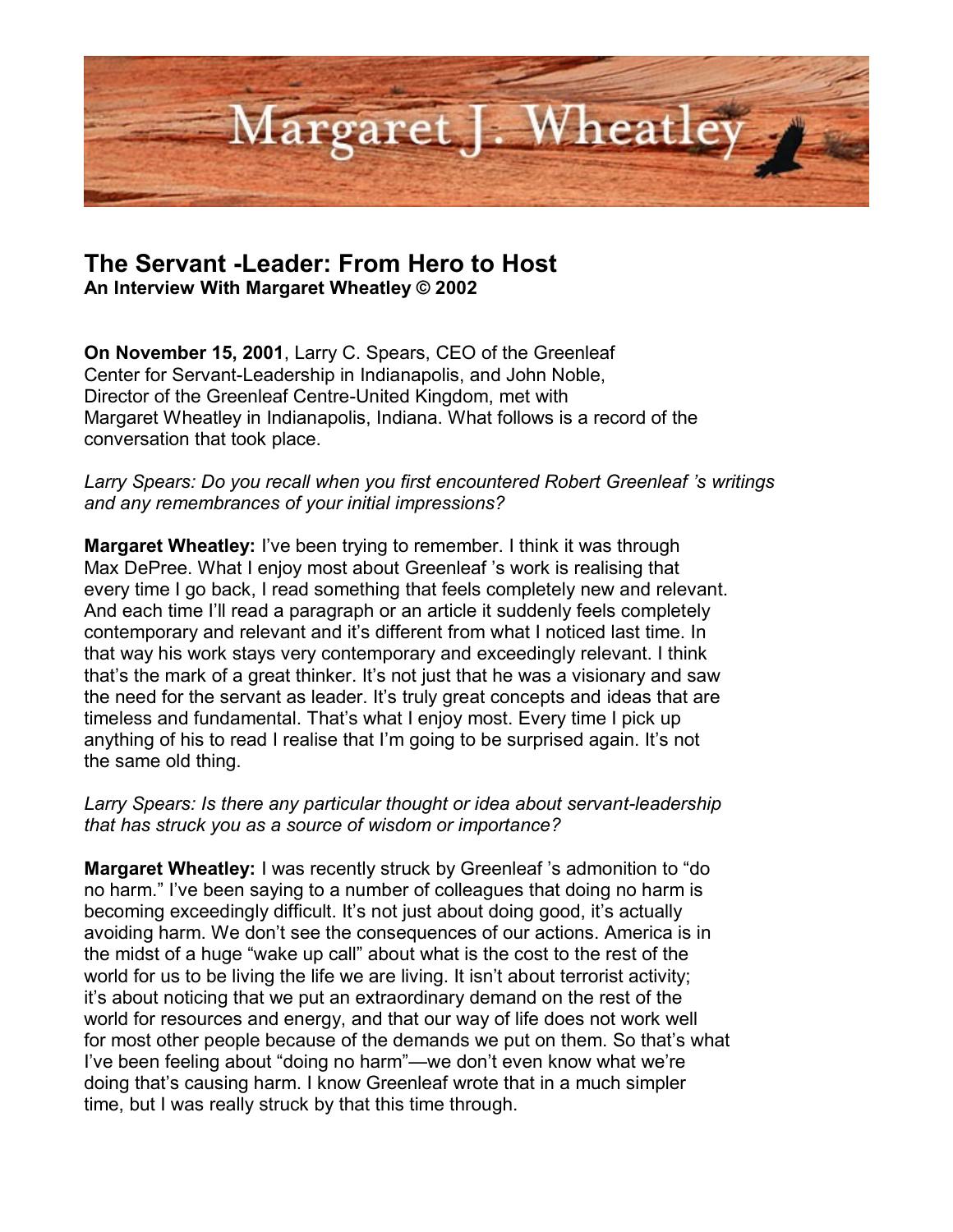*Larry Spears: In light of the events of September 11th have you any thoughts as to what servant-leadership has to offer to the world today that might be useful, and what we who are involved in this work may be thinking positively about?*

**Margaret Wheatley:** That's a very important question. I have been asking: "What is the leadership the world needs now and what are we learning about leadership from actually being followers?" By this I mean some of us who have been leaders are now followers, watching our government and our military trying to lead us. What are we learning about all this? I think the questions are writ large. "What are you learning now that you are a follower? What makes for effective leadership?"

Now more than ever, we have to fundamentally shift our ideas of what makes an effective leader. We have to shift them away from this secretive, command and control, "we know what's best." We have to leave all that behind, even though it may be effective in the moment. I'm certainly learning that there are different needs at different times when you are a leader. Different styles, different modalities. But what I find in servant-leadership that I still find missing in the world is this fundamental respect for what it means to be human. And I think that right now the greatest need is to have faith in people. That is the single most courageous act of a leader. Give people resources, give them a sense of direction, give them a sense of their own power and just have tremendous faith that they'll figure it out.

We need to move from the leader as hero, to the leader as host. Can we be as welcoming, congenial, and invitational to the people who work with us as we would be if they were our guests at a party? Can we think of the leader as a convenor of people? I am realising that we can't do that if we don't have a fundamental and unshakeable faith in people. You can't turn over power to people who don't trust. It just doesn't happen. So what I think I'm learning from September 11th is that it's possible that people really are motivated by altruism, not by profit, and that when our hearts open to each other we become wonderful. The level of compassion and gentleness that became available, taking a little more time with each other, all of that, I think, has shown me the things that I have treasured for a long time in people. But I think it's very clear, and so we have an opportunity to notice how good we are. If you don't have faith in people, you can't be a servant. I mean, what are you serving? If you're not serving human goodness, you can't be a servant. For me it's just that simple. There is no greater act on the part of the leader than to find ways to express that great faith in people.

The other part about the timelessness of servant-leadership is, what do you do if you can't control events? There is no longer any room for leaders to be heroes. I think one really needs to understand that we have no control, and that things that we have no control over can absolutely change our lives. I think it will take a little while for Americans to really accept that there is no control possible in this greater interconnected world. There are lots of things we can do to prepare, but there is no control. One of the great ironies right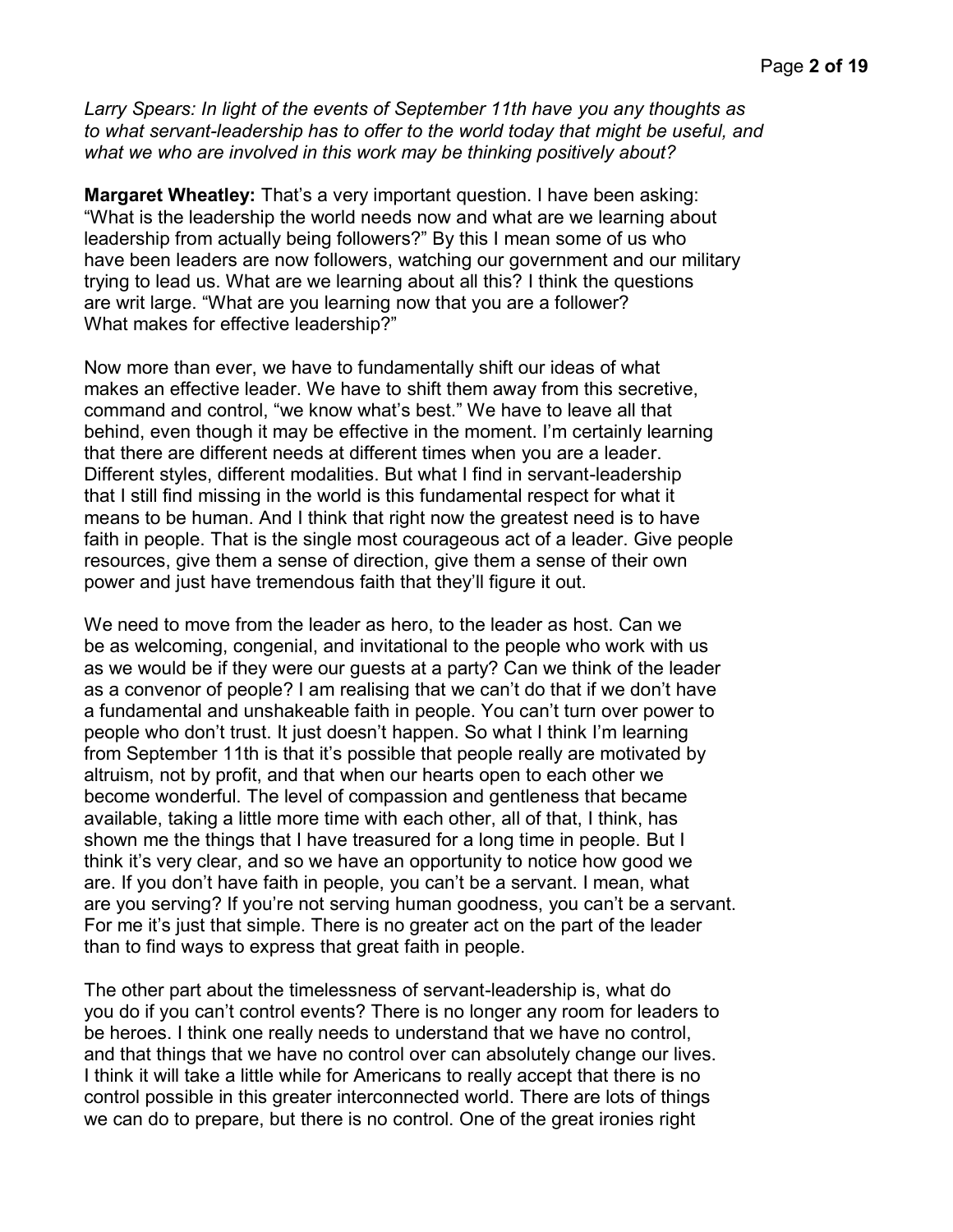now is that no matter how good you were as a business before September 11th and no matter how skilled you were at planning, and no matter how skilled you were at budgeting, everything's shifted. The only way to lead when you don't have control is you lead through the power of your relationships. You can deal with the unknown only if you have enormous levels of trust, and if you're working together and bringing out the best in people. I don't know of any other model that can truly work in the world right now except servant-leadership.

Even within the military, *command and control* is not what's making it work right now, and it hasn't for a long time. I was just reading about a huge fiasco with the Delta Force as they went into Afghanistan at the start of our military action there October 2001. Instead of their normal procedure, which is to operate as small teams, and work in quiet and stealth they were parachuted in—100 of them—because that's how central command decided they should be used. And they were furious, absolutely furious! They nearly got killed, they got out by the skin of their teeth, and they had several casualties. They exclaimed, "You can't do this to us! We know how to fight. You can't create these huge theatrical events and you can't have centralised control and expect us to do our job." So, even under the façade of command and control, one of the things I've always noticed in the military is that it works on the basis of deep relationships, long-term training and relying on every individual soldier—especially in special operations. I can't think of any other model than servant-leadership that works in times of uncertainty. Our time is now!

### *John Noble: What were the markers in your life, the people and events that have shaped your thinking and helped to get you to where you are now?*

**Margaret Wheatley:** The list of people changes depending on where I am right now in my life. But I do believe that there were seminal events, there were a few moments that I will always remember. And the reason I don't want to go for people is that the list keeps changing. Just now, the people who inform me most are the earlier historians, like Otto Spengler and Arnold Toynbee, who had this organic theory of civilizations as living beings, which is quite similar to how I'm feeling about this time in history. It's one of decline, the winter of Western civilization.

In terms of events I think that the one that is still really pertinent to me was when I realized that as consultant, no matter what we did, we really didn't succeed. I was working as consultant to a large consultancy firm and asked them to recall a successful engagement and what made it work. I realized that people couldn't, and if they did it was one little event in a long stream of work. I've had the same experience of feeling completely frustrated and I wrote about this in *Leadership and the New Science*. I think it was that realization that opened me to asking if there might be another way of looking at all of this? That's when I really started looking back to my former discipline, science. I feel very grateful to have studied what I studied so that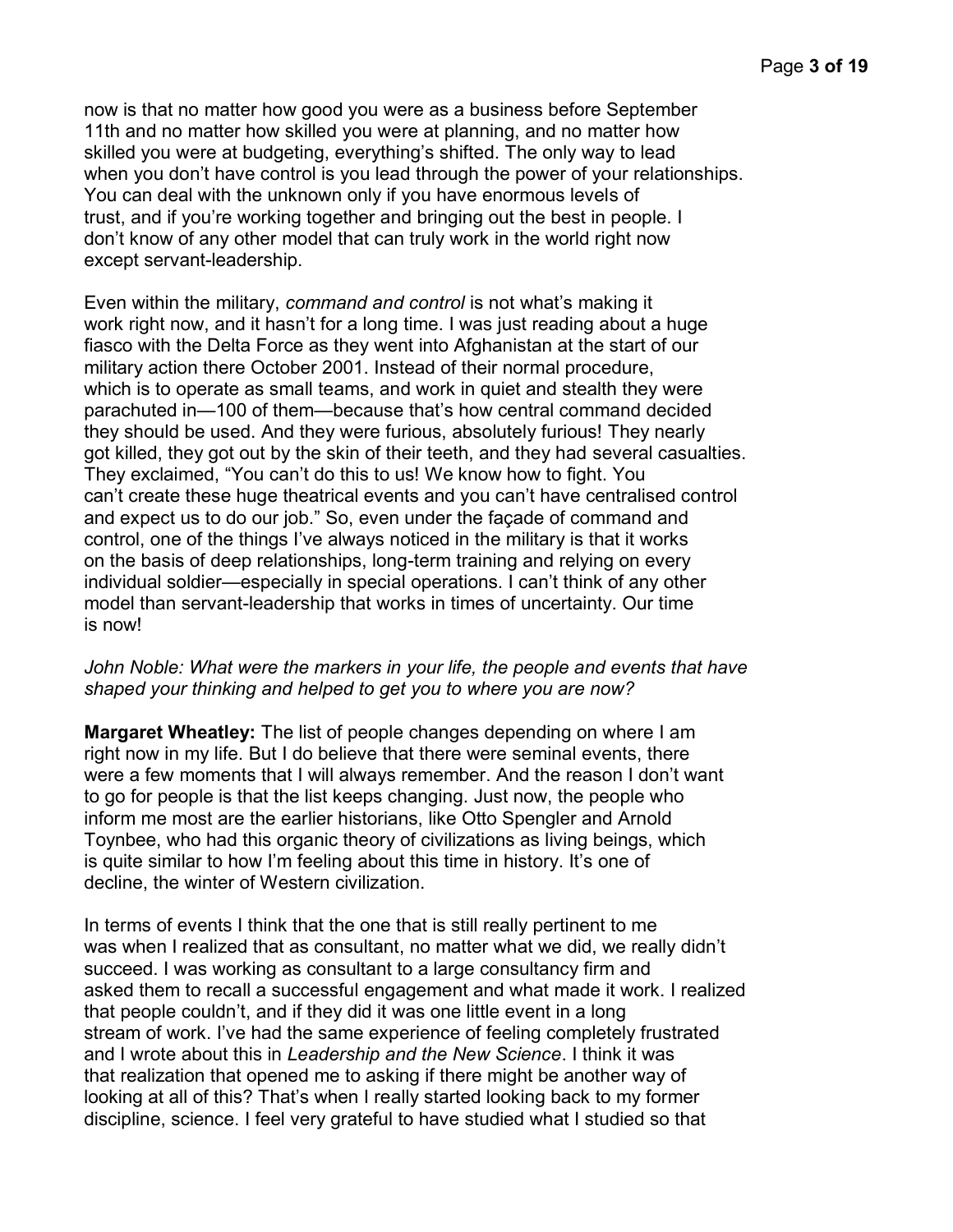at one point I could bring it all together. I was comfortable reading science and loved the scientific imagination and also had the historical imagination and love of literature, and loved to be in philosophical questioning. And all of those weren't connected for me until I grew to notice that they could be connected. What I'm doing now is not anything I actually created. It really does feel like the work I've been prepared to do.

*John Noble: Over the last few years we have increasingly heard the phrase "spirituality in the workplace". What does that phrase mean to you and where have you seen spirituality in the workplace particularly epitomized?*

**Margaret Wheatley**: For a long time I was terrified by the phrase, the combination of spirituality and the workplace. I was afraid of how we might use spirituality rather than simply honoring the fact that people are spiritual beings, people have spirit. This is not even a religious viewpoint. There is such a thing as the human spirit. It's an awareness that people have something beyond the instrumental or the utilitarian. People have deep yearnings, a quest for meaning, and an ability to wonder. This is a non-religious view of what spirituality might mean.

When did we forget this, about being human? When did human beings become so instrumentally viewed, and when did we start to see ourselves as objects, just to be filled with information and sent to work? When did we lose that awareness? It's just mind-boggling if you think about it. I feel the same sort of puzzlement at the whole focus on emotional intelligence now. When did we forget this? It really shows you the bizarre side of our Western civilisation, that we have to relearn what is so obvious in other cultures.

When spirituality became connected with the workplace in the 1990's it was initially just another way to motivate people. There were many of us saying, "be careful here". Because, if the only reason a boss is going to acknowledge that someone has a spiritual life is to figure out how to get more work out of them, and if they don't get more work out of them, are they then going to forget the fact that we all have spirit?

Then we had a nice shift to the idea that if you don't acknowledge that people have spirit, you really can't have a productive workplace. It wasn't using spirit for productivity; instead, it was acknowledging who the person is, who the whole person is. Now I see our spirit in the questions we're asking. People are questioning the meaning of life. The meaninglessness of just working harder, consuming more, becoming disconnected from your children, these large questions have started to well up in people. *We do all have spirits.*

In terms of organizations, I look to see those organizations that describe back to me a real understanding of what is a human being. They don't have to use the words "soul" or "spirit", but I get from them that they have a deep appreciation of fundamental creativity and caring, that they really rely on the wholeness of the people who work there. I haven't seen it in a lot of large corporations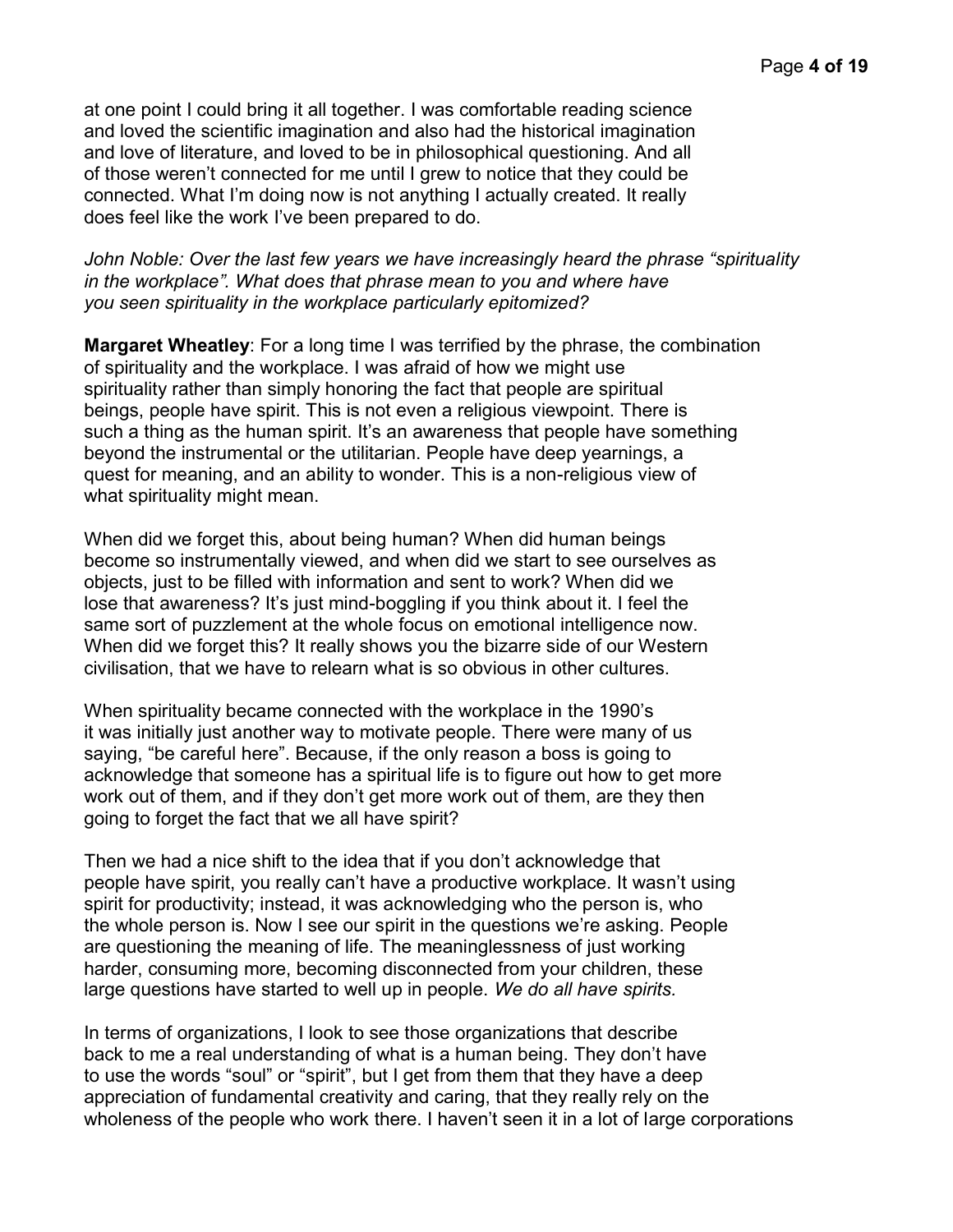recently. Even those that had those strong values, they've been whipped around in the past year. But I consistently hear this from smaller manufacturing companies. I've had some wonderful conversations with those folks because they really understand and rely on the people who work there. They do all sorts of innovative things without consciously talk about spirituality in the workplace. What they talk about is human beings. That's more than enough for me! You know, if we can just understand what it means to be human then that brings in our spirits.

*John Noble: "It's a Wonderful Life" has been a favorite film of mine for as long as I can remember, and George Bailey a personal hero. How did you make the connection with servant-leadership and how did you set about making that wonderful video?*

**Margaret Wheatley:** Well, I have to give credit to the producer, who didn't know a lot about servant-leadership and just said to me "I think this movie is about servant-leadership". I just said, "Please let me write this". It was interesting for me knowing the lens they were going to use to go into that movie, which I hadn't really watched carefully—it's always on at Christmas. I think it came at the right time because I was into my own developing awareness of how confining it was to believe we knew what our life purpose was, and I had just written about that in what was a sort of spiritual autobiography.

I got into the film having already had that awakening in my own consciousness, that you really need to stay available to life and to what life wants you to do. When I looked at the movie, it was just such a great teacher for me, personally, about what it's like to be present and respond to the needs of people as they come to you. To be able to see that at the end of your life there was direction, there was guidance, but the only way you were aware of the guidance was to just surrender. And, of course, that's the highest spiritual practice.

### *Larry Spears: Can you elaborate a little on some of the qualities that George Bailey has as a servant-leader?*

**Margaret Wheatley:** What's interesting about George Bailey is his unintentional servant-leadership, which is also spontaneous and from the heart. I think it's an interesting question for any of us if we just felt free to go where our hearts led us in the moment. How do we respond to someone instead of hiding behind a role or some old rule—this is something that I think Jim Autry's poetry really captures. If, in a workplace, and someone comes to you with a deep need and you can only respond with, "Well, this is the policy." Or, "I'm sorry. I'd love to make an exception, but if I make an exception for you I'd have to make an exception for everybody." It's just one of the most crippling phrases and thoughts we have in our society. You know, we just can't seem to respond at the level of the individual. We think that if we do, everyone else will be angry at us or want the same thing, yet it's not how life is at all. It is about what George Bailey did, that individual response, in the moment where he let his heart open and lead him. And when you do that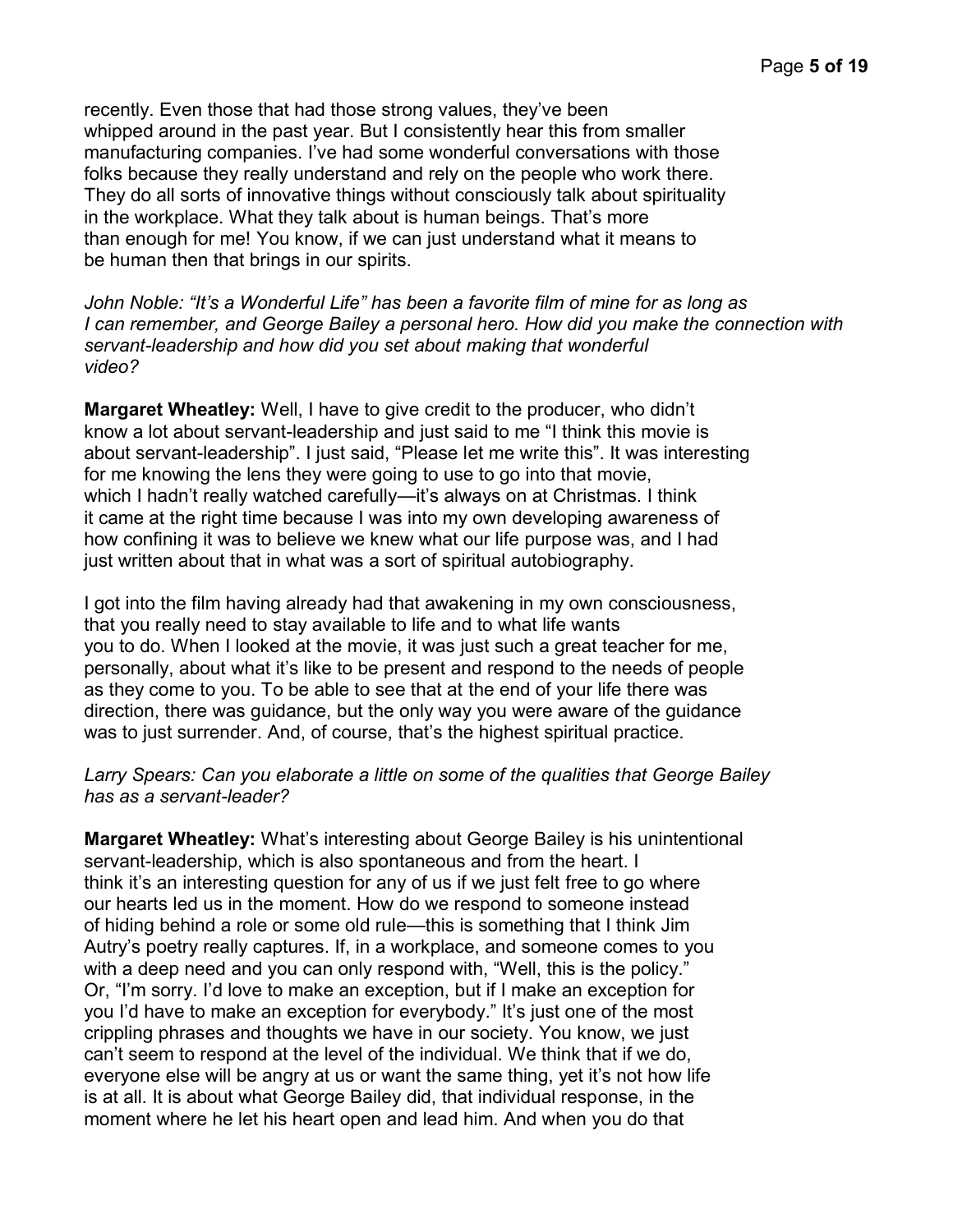you don't actually feel that you are sacrificing something. It's really interesting that when you are responding as your heart leads you, you are actually deeply satisfied even though, as in the case of George Bailey, it led him to an entirely different life. It didn't lead him away from Bedford Falls, and it didn't lead him out into the world. His heart just kept him responding to current crises at home. But I don't think in those moments that we experience it as sacrifice. We experience it as very fulfilling always to just respond to a person who needs something.

What I see in organizations are the boxes of our understandings of who we can be for each other. And those boxes in our organizations, which are also boxes of the psyche, really make it impossible for most people to act spontaneously the way George Bailey did, to just help when help is needed. When there's a crisis of any kind, whether it's a crisis like in that movie, or in real life like the crisis we've recently gone through, we don't see people hesitating to figure out how to serve. People don't hesitate; they just hope that what they're doing at a very instantaneous and spontaneous level will help somebody else.

What I think about crises is that it's an easy opportunity to see how good we are, spontaneously. But if you look at life in organizations. it's amazing how fear-based they are, so that we are afraid of spontaneity. We are afraid of people's spirits, actually. We are afraid that if we give people any room they'll go off on some crazy direction with the work. I encounter this all the time. A manager will say, "We can't just give people choice here, we can't give people enough room to define meaningful work for themselves because God knows what they'll do." We always assume that they'll take the organization in a completely different direction. We are so afraid of each other that we want to box it into a plan, to a job description. And the loss of that, what we lose with that fear of each other, is extraordinary.

I am frequently struck by the great tragedy of how we have constructed work, the great loss. We've made it so hard to be in good relationships, we've made it so hard for people to contribute, we've made it so difficult for people to think well of themselves and then we say, "As a leader I'll come and I'll pump you up and I'll give you my vision, I'll make you feel we can do it." But it's not based on a deep love of who people are, a deep respect. As a leader, how do you pump up what has been killed?

I actually had an experience of this on a symbolic level. I was with a group of nuns in a chapel and one of them fainted, and before the medics came (apparently this was not unusual, because she had some sort of condition) nobody panicked. They called 911, but before help got there we just sat there in prayer for this person as other sisters went up and held her—it was all very gentle. And then the medics rushed in and they had oxygen and they had defibrillators, all sorts of high tech equipment, and they surrounded this woman and just started clamping machines on to her body and then pumping in oxygen. I thought they were blowing up a balloon!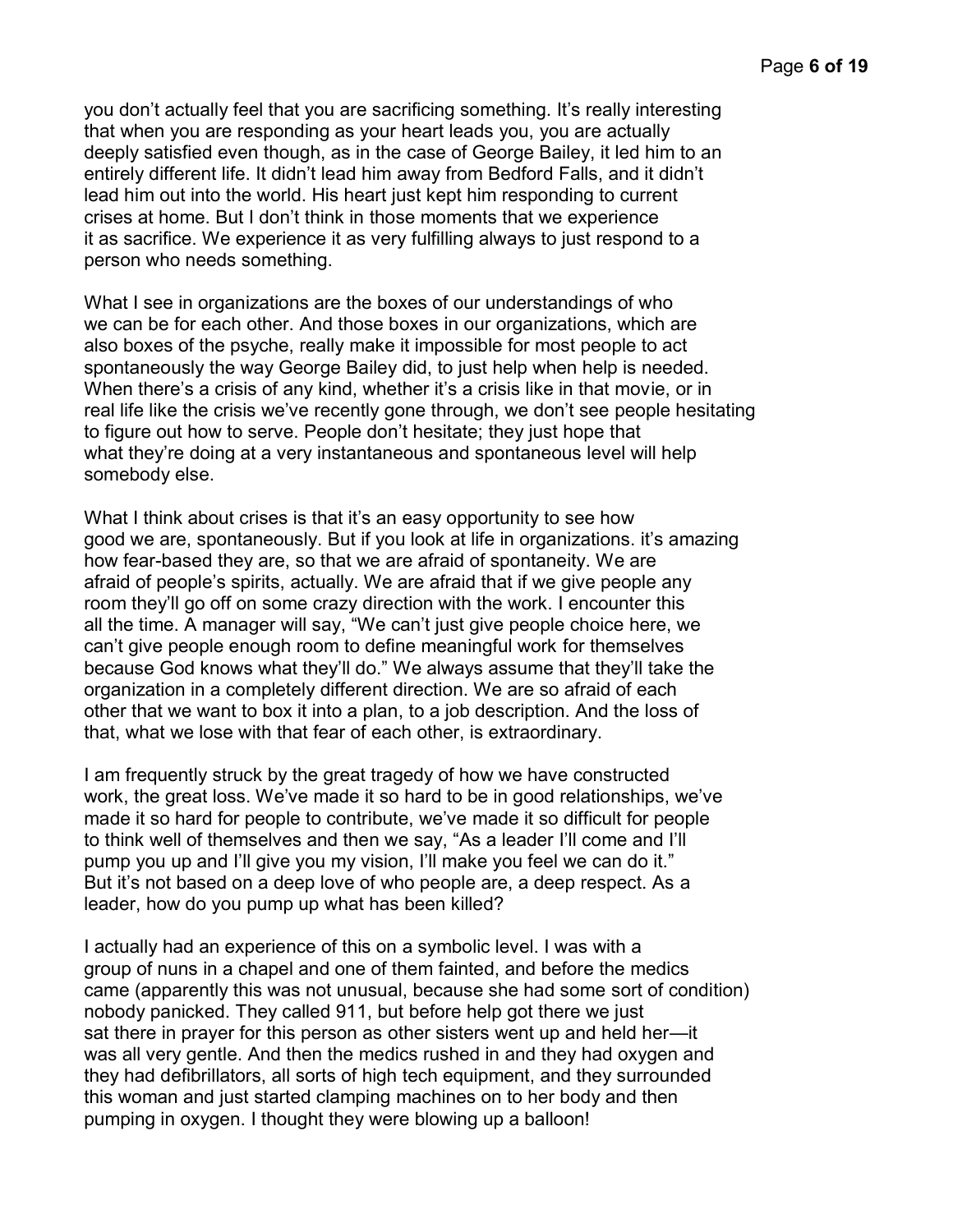The symbology of it for me is that we are in our organizations and we've actually created a lot of death and destruction and a complete loss of people's confidence in themselves. Leaders don't have confidence in people. And then we rush in with this high tech machinery, and just try and pump up people and motivate them with a new initiative or a new computer system or a new leadership vision. But what goes on in organizations is often not based on people being human. It's based on people being objects to be used for the accomplishment of goals of a very utilitarian kind.

"Whom do we serve as leaders?" I've asked that question of a lot of people. Whom do we serve? We are serving human beings. That is a radical shift in this culture at this time. But we are serving human beings, and the best way to know who another human being is, is to notice yourself fully, what you need, what's meaningful to you, what gives you heart in your work. If we could just notice our own humanness it would be a very big step forward to being able to relate to other people. If we are a leader, especially if we notice our own humanness, we notice that we have spirit, we notice that we have questions of meaning. I think all of the work that is done in helping leaders to wake up to their own humanity and their own spirituality is very essential work. It also keeps us away from using servant-leadership as the next instrument of control.

*Larry Spears: There's one more theme in "It's a Wonderful Life" that strikes me. There is a Quaker phrase, "Speaking truth to Power". Have you found ways in your work to encourage people to lovingly confront the people in power when things are not right and need to be addressed, but in a way that also honors those in power as human beings?*

**Margaret Wheatley:** I have. In the past I have relied on processes that would allow people to listen to each other, and I haven't relied on what I would rely on now, which is personal courage. I was just reading a survey of 50,000 workers in which half of them said they'd never dream of speaking up at work. And we are dealing with many, many years now of people having tried to give voice to their concerns and then being met with rebuff or ridicule or being told, "It's not your job!" And so we have had now for a long time an incredibly dependent work force that is quite hostile. So we get *Dilbert! Dilbert* is the best representative of our deep cynicism for all those years of disrespect and maltreatment. People say to themselves, "Well, I'm not going to tell them anything, because they don't listen and they're a bunch of idiots, and I tried and it didn't work." We have our own internal conversation that keeps us from stepping forward. But then as employees we just get angrier and angrier and sometimes that erupts at meetings. This sometimes happens if there's a leader who says, "Well, I really want to find out what the pulse of the organization is. I'm going to start doing breakfast meetings". And then all they get is grief from people. I think it's one of the worst things you can advise a leader to do, especially if you know there's all that pent up anger.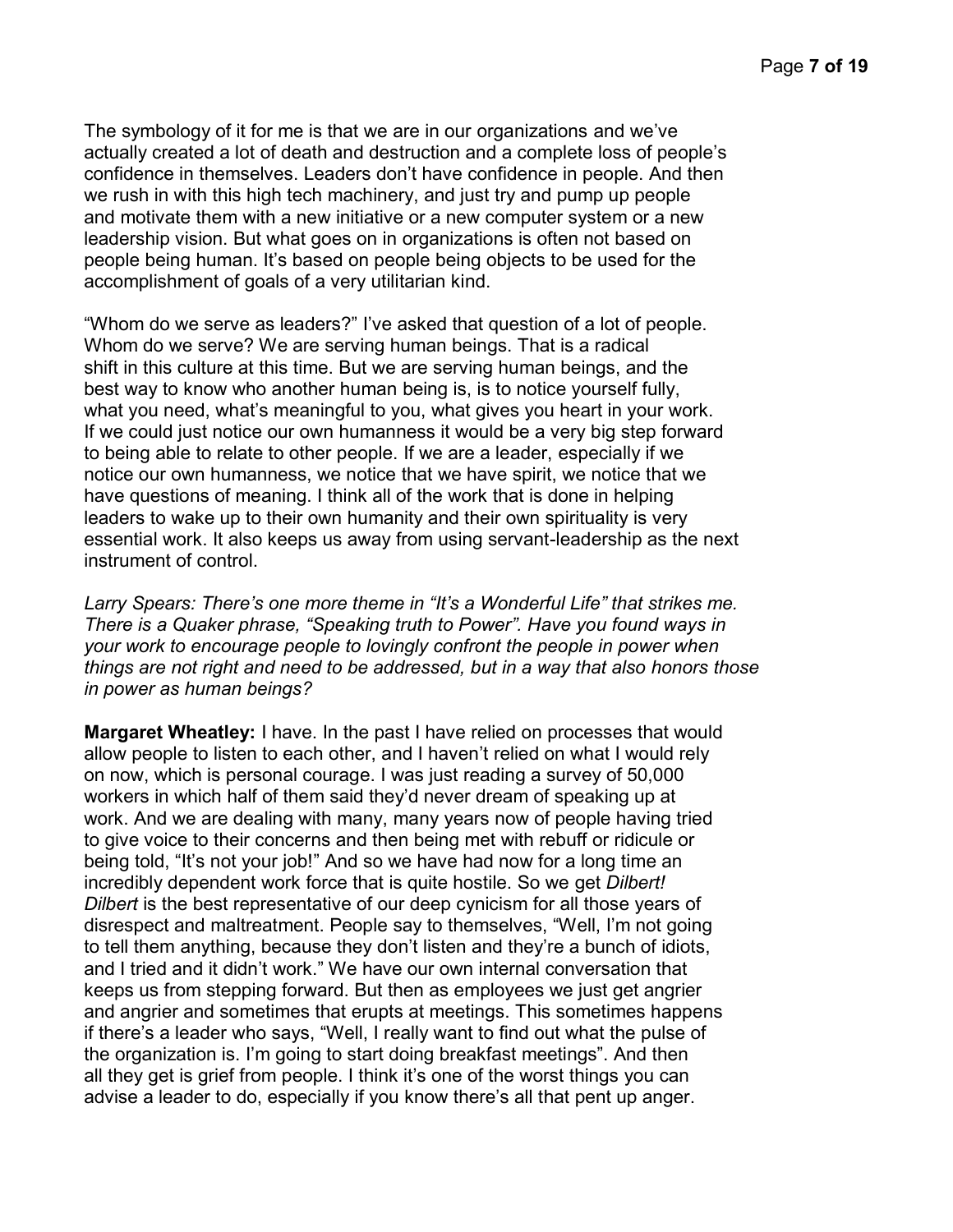What I found works is if I can shift the content of the conversation and the dynamic, so as to move it from cynicism and anger to something more helpful. To do this, I change who is *in* the conversation. If the organization is struggling with something, and it's stayed within a certain level of employees and the boss, or we are trying to think through an issue but it's just our small little team; whenever we're stuck, then is the time to invite people in that aren't normally included. It's the simplest solution but it's so powerful. It's actually a biological principle, which is when a living system is suffering and in ill health, the way to create more health is to connect it to more of itself. You create feedback loops from different parts of the system. It works at the level of our own bodies as a living system in that if we're suffering from some disease it doesn't help to just treat the symptom, we have to look at our whole life and look for information from other parts of our system. What are our sleeping patterns, what is our anxiety level, what's our exercise level? It doesn't work to look at just the one problem. We need information from our whole system. This same activity also works brilliantly in organizations, to bring in customers, to bring in students, to bring in congregants, to bring in the people we think we don't need to hear from. Usually we fear hearing from them, because we believe we'll only hear complaints and anger. But in fact when you create more diversity, more plurality in the conversation, people step forward and demonstrate that they too care about the organization.. As a process I rely on this now to an extraordinary degree. If we are in a certain pattern, if we are angry with each other, if we can't figure out how to solve the problem, bring in new voices. And then all the dynamics shift and you get really useful information that helps you then to see the problem differently.

I have a great belief in the power of whole systems, getting the whole system in the room. And it changes us from being angry and rigid: it changes us as individuals to realizing that, "Wow, I never thought of that!" "Gee, do you really see it that way?" We're going through that at a national level right now. I mean, there are new voices in the room. We're learning a lot about Islam, we're learning a lot about oil and Arab-U.S. relations, we're learning a lot about globalization. We have available now a lot more information that can really help us change our minds, as long as we are willing to be in that conversation.

If you want to change the conversation you change who's in it. That doesn't mean that you have to coach people on how to be empathic presenters to a leader. You don't have to coach a leader on how not to get angry if someone's giving them terrible feedback. You just get out of those intensely personal and confrontational moments because you have a lot of new voices in the room. And people really do get interested as soon as they realise there is a fundamentally different perspective available. Most people actually get interested in that. I have been in hierarchical situations where the voice that shocked everyone with its perspective was a young woman. A new employee, female, who suddenly said something and everyone went "Wow!" I've also seen it happen in faculties when we listen to students for the first time, or we listen to the people who hired our graduates. You never know where these comments are going to come from. They're usually so shocking that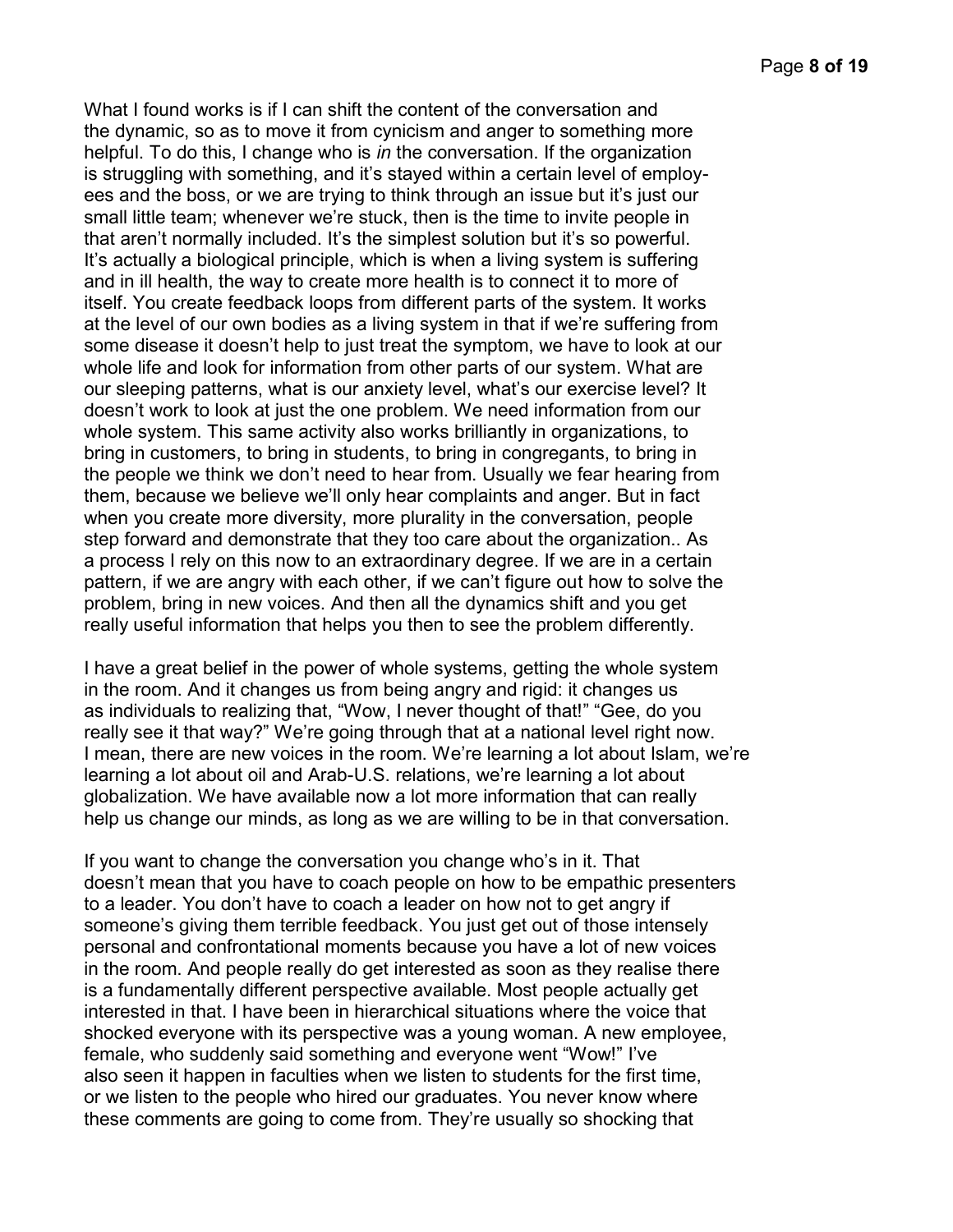people are humbled and climb down off their soapboxes.

I want very much to say something about personal courage. One of the things that is sorely lacking in our lives is a necessary level of courage to stand up against the things we know are wrong, and for the things we know are right. There has been a kind of complacency—it feels more fear-based to me—where people, especially in organizations, are too afraid to speak up and we have become, I believe, moral cowards in a way. We give all sorts of reasons why we can't speak up. There are so many grievances in organizations that I think people have developed a sense of helplessness about it, and I understand that feeling of helplessness and saying, "I would never speak up." But I also live with an awareness that if we don't start speaking up we are going down a road that will only lead to increased devastation, and destruction. Edmund Burke said *"The only thing necessary for the triumph of evil is for good men to do nothing."* Julian of Norwich said, *"We must speak with a million voices: it is the silence that kills."*

I think we're in that place right now, and what I find personally so uncomfortable is that as much as I want to raise my own voice on behalf of several different issues, I notice that I feel more powerless than at any time in my life. I think that's part of the tension of this time, realizing that we have to lift our voices for the things that we believe in, whether it's inside an organization, or as a nation or as a planetary community. We feel that there are serious things that require our voice, and yet we also feel that it may not make a difference. That's the place I'm in every day right now. The other forces at work are exceedingly more powerful. I wonder whether we can rally ourselves as people around the things we care about, and really make the change. The essence of my work right now is based on that belief that we can get active in time, but I also realize that this is a time when there are exceedingly strong countervailing forces from our leaders. For example, leaders pursuing aggression as the solution, or business still wanting to maintain its hegemony in the world without assuming responsibility for broader needs, or America still believing it can act in isolation; can we raise our voices on behalf of a different form of capitalism, a different form of compassion in our foreign policy, a different form of leadership in our organizations? I know if we don't raise our voices I can predict the future and it's very dark. If we do raise them, well, it has worked in the past. I am hopeful that it will work now, but I'm not nearly as certain as I'd like to be.

*John Noble: In Leadership and the New Science you said that vision could no longer be the prerogative of the leader or CEO and increasingly vision would have to be the shared vision of everyone in an organization. From your experience are you seeing that happening?*

**Margaret Wheatley:** The deeper theory under those statements was that vision was a field and that fields are those invisible forces that shape behavior. I find a lot more credence is being given to the understanding that there are fields we can't see, invisible influences that affect behavior. People would have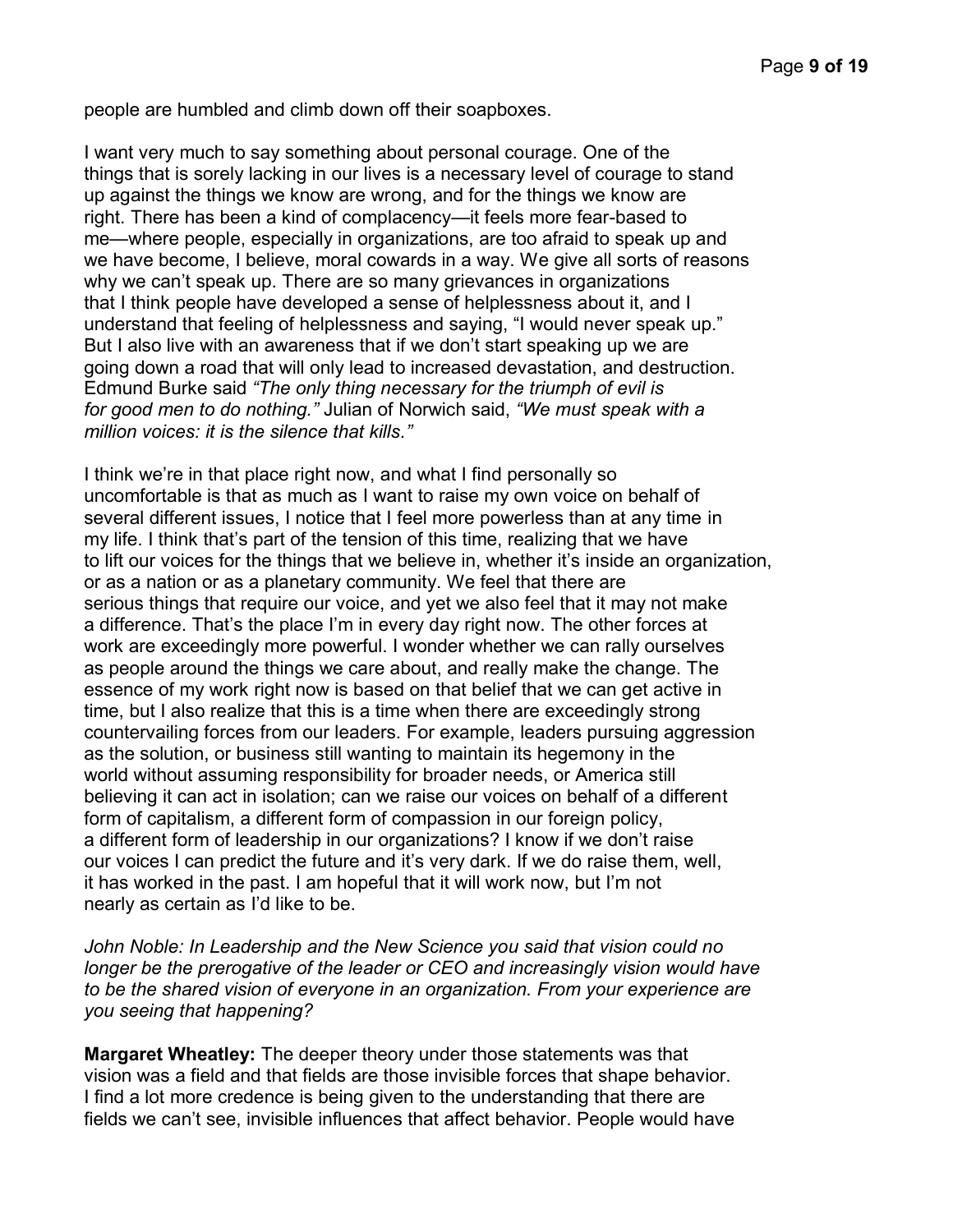called that far-out thinking before, but I find that people are much more open to that today than ten years ago. Creative vision is a powerful influence in shaping our behavior and you don't need to specify a lot of controls or roles if you have vision. People can do what they think is right and it will lead to a very coherent organization that is moving in concert towards achieving it's vision. I have certainly come across a number of organizations that are working that way now, but I've also experienced in the last year or two that we've been in an enormous leap *backwards* organizationally since times started to get uncertain. And now we'll just have to wait and see whether this level of uncertainty leads us forward into new ways of leading, or even further backward into command and control.

One of the possibilities is that try as we might we will realise that command and control just doesn't work because you can't control! We might be learning that. But recently, I have seen an enormously retrogressive movement in organizations based on fear, based on a weakening economy, based on what I think is a normal human reaction that when you get scared, you go backward; you default to what didn't work in the past! The power of vision to rally people or to give people a reason to live, to work hard and to sacrifice, we are seeing that at the national level right now. I don't necessarily think we're seeing it in its best form. It's true that in human experience, "if there is no vision the people perish", and whether there's a scientific explanation for that, or a spiritual explanation—I'd be just as happy these days with the spiritual definition—which is that a vision gives us a sense of possibility, a vision gives us a sense of working for something outside our narrow, self-focused efforts and therefore it rallies us at our deep human level to be greater than we are.

I'm happier with that explanation than field theory, and the reason I'm happier with it is that it is much more focused on what are the capacities in being human and how we can bring these forth. Science helps people be comfortable with that, and feel a little more trusting that you can create order through having a clear vision. But the next part of that is just as important. Once you have a clear vision you have to free people up. This is where autonomy comes in. People need to be free to make sense of the vision according to their own understandings and their own sensitivity to what's needed. If you combine the sense of great purpose and human freedom, if you can combine a vision that brings out the best of who we are and then gives us the freedom in how we're going to express that, that is how things work, in my experience.

*John Noble: I previously worked for an organization where I once suggested that the leaders should begin to stand aside and ask the next generation of leaders for their vision and then begin to work with that in order to create a new future. My thought was that the current leaders could assume the role of stewards, supporters, servants. It didn't happen. Have you come across an organization that has worked in this way?*

**Margaret Wheatley:** Yes. It was the U.S. Army, under General Gordon R. Sullivan. I am in absolute support of what you were trying to do. When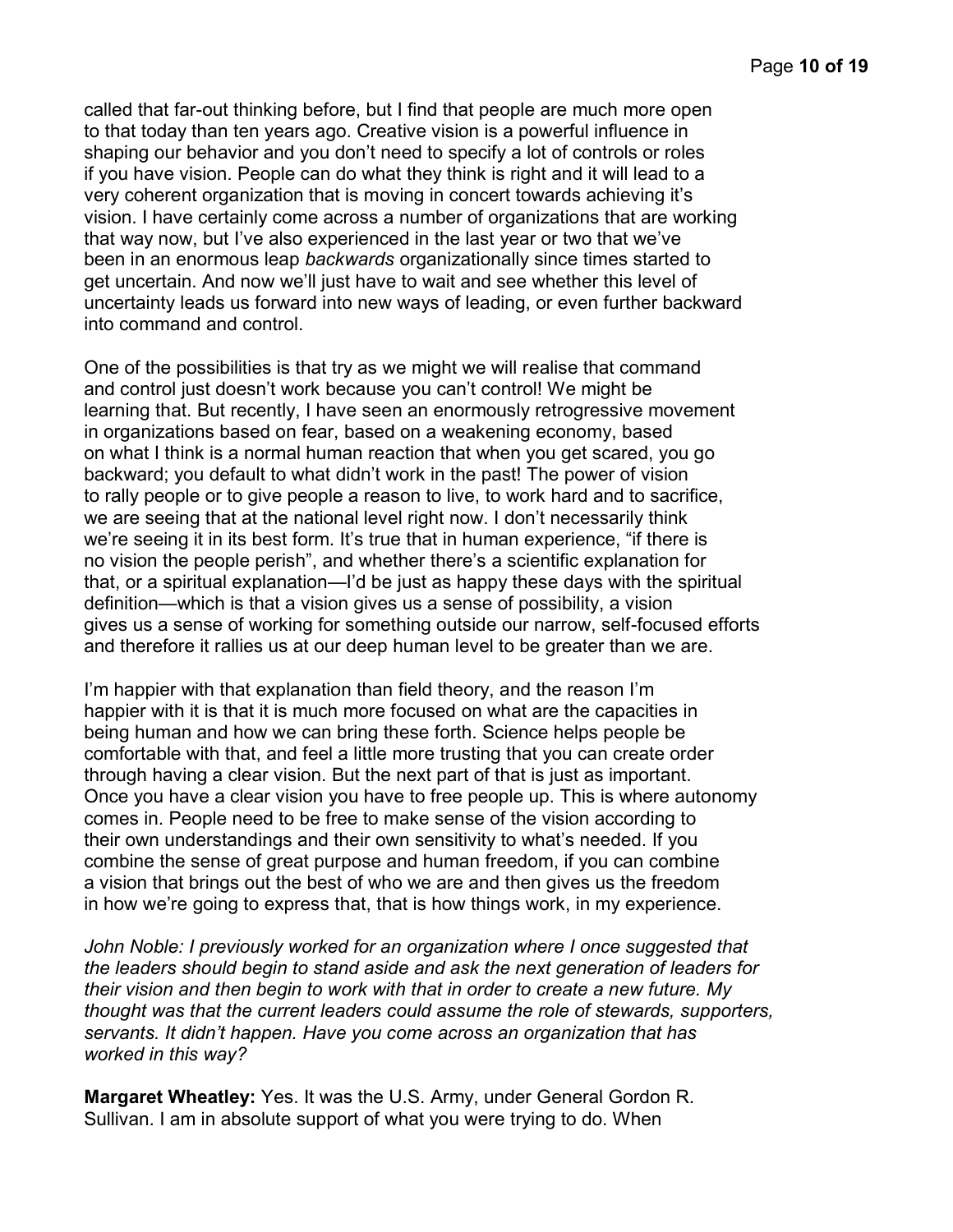General Sullivan was Chief of Staff, which was in the early to mid 90s, he said he spent 50% of his time thinking about the future and how to create an army for the world that was not yet known. He did simulations, he did think tanks, he did all sorts of scenario planning on what would the world be like and how could you create the army and technology to defend it. He had to think 15 years ahead, minimally. He was really pushing out as far as he could see, using very good minds. So I did find that kind of thinking in the armed services. Then the marines got into it seriously, and the air force did, too. But I think it's the only place I've seen it.

What I see in common contrast to that is organizations where to even ask younger people what their vision is feels like a breach of cultural norms like "They should be respecting us! " "Who are they? They don't know anything!" This is what I run into when I ask educators to involve students. We don't look to our younger generations as a source of any kind of wisdom and partly I think that's because, as a culture, we so fear dying and we so fear aging. You created the role of elder there, and you were asking the senior people to become wise people who would be acting in service to the next generation. That's really counter cultural in the West. You could have found support for that in most other cultures, but not in the West where we have so feared aging. As one of my African friends says, "You call your elders elderly, and that's part of the problem!" To actually ask leaders to think of themselves as elders and stewards for the future is a radical proposition. I think it's very important work and I'm not surprised it didn't go anywhere because of the weight of the culture.

One of the things I've been quite intrigued by is the number of younger leaders I have encountered who are college age, who are now intent on training high school kids to be leaders. They're not even looking to us anymore! They'd love it if we talked to them, but they acutely feel the need to steward younger people. I find that quite remarkable. I'll tell you why it's so difficult, I think, in the corporate arena. Maybe our short-term focus is shifting now, and one of at least the temporary consequences of September 11th is the realization that you just can't spin these organizations for the short term, because you don't even know what the short term is. But when General Sullivan retired from the army and went to serve on corporate boards, he was dismayed that nobody was thinking about the future. He said they'd spend hours figuring how to get the stock price up by half a penny yet nobody was talking about how to develop the next generation of leaders.

I think it's for us to develop inter-generational collaboration. You were suggesting something much stronger than that. But just to call in the voices of the future into our present deliberations is not happening enough, and yet it is one of the most powerful things. Once you get people into these intergenerational conversations it is so inspiring for everyone to be talking with each other. It's the right work, but very difficult to do.

*Larry Spears: In Leadership and the New Science you wrote, "Love in organizations*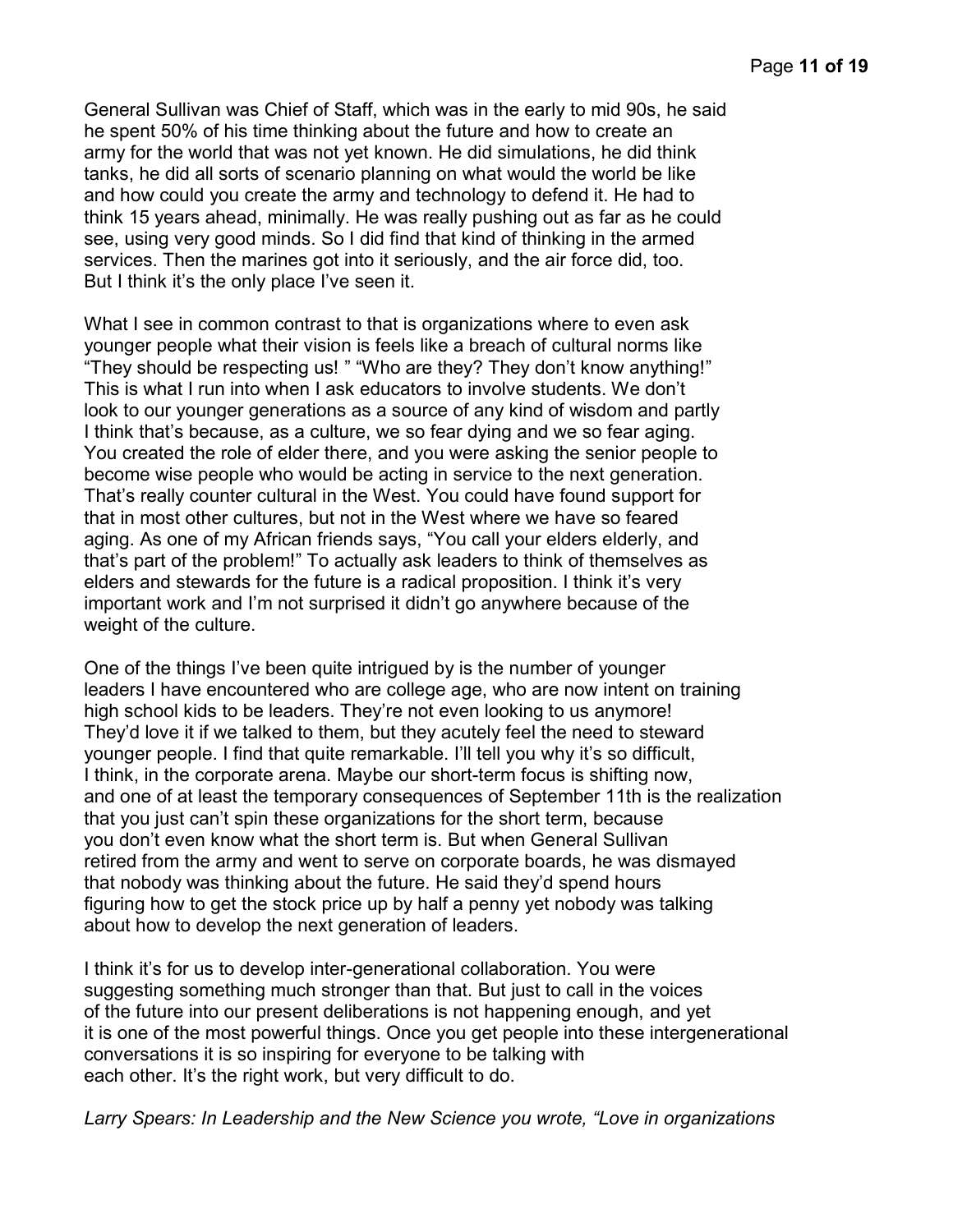*is the most potent source of power we have available." What do you think that servant-leaders inside our many organizations can do to unleash love in the workplace?*

**Margaret Wheatley:** It's simple; just be loving! Why has expressing love become such a problem when it's a fundamental human characteristic? This is where I think we have over analyzed and over complexified something that is known to everyone alive. Babies know how to unleash love. It's all about our relationships and being available as a human, rather than as a role. It's about being present and being vulnerable and showing what you're feeling. You know, we don't want to reveal who we are. Even the best of leaders try to be objective, rather than relational, and that's supposedly adding value to our work lives if we treat each other objectively. But it's again one of those huge things we get wrong. You can't have love if you can't have relationships, and you can't have relationships with one another if you have this curse of something called *being objective or, one size fits all* as a policy, or having to go by the manual. I can feel the fear that so many of us have that, "Well, if it's not objective, we couldn't possibly live in the messiness and the intimacy that would come about by treating each human being as their own unique self." But I think that objectivity makes it impossible to be loving. Objectivity doesn't allow love, because love takes you to intimacy and uniqueness and very personal territory. We need to get away from the belief that you can run an organization using what are called objective measures or objective processes, which are actually just completely de-humanized. The fear of love in organizations is that it makes your life as a leader far more complex. But it also makes you much more effective.

I was just listening a few days ago to a woman who had recently retired as the chief of the Calgary Police Force and she talked about what it took to be personally available and present for each of those officers, so that she was always embodying the values, finding ways for them to embody the values, and believe in the values and become the kind of police officers they wanted to be. She worked from a very clear perspective that it's not the corporate values that count, it's whether people can enact their personal values inside the corporation. I thought that was a brilliant re-thinking of that. She would work with everyone on what they were trying to accomplish and the values they were trying to bring forth. And from those, of course, you get a wonderful corporate culture and very strong values. But she kept saying that this was enormously time-consuming and was very difficult work that required her to be there all the time. And so I understand why leaders don't want to go down this *love path* or the relationship path, because it requires so much. But that's where I think you have to want to believe in people. I believe on September 11th there were numerous corporate leaders who suddenly realized that people really were the most important thing to them, even though an hour before they'd been working a system that ignored human concerns. But then they got the wake up call of their life. When I said that you have to want to believe, you really have to want to have relationship, and there are an awful lot of people in our workplaces, not just leaders but whole professions,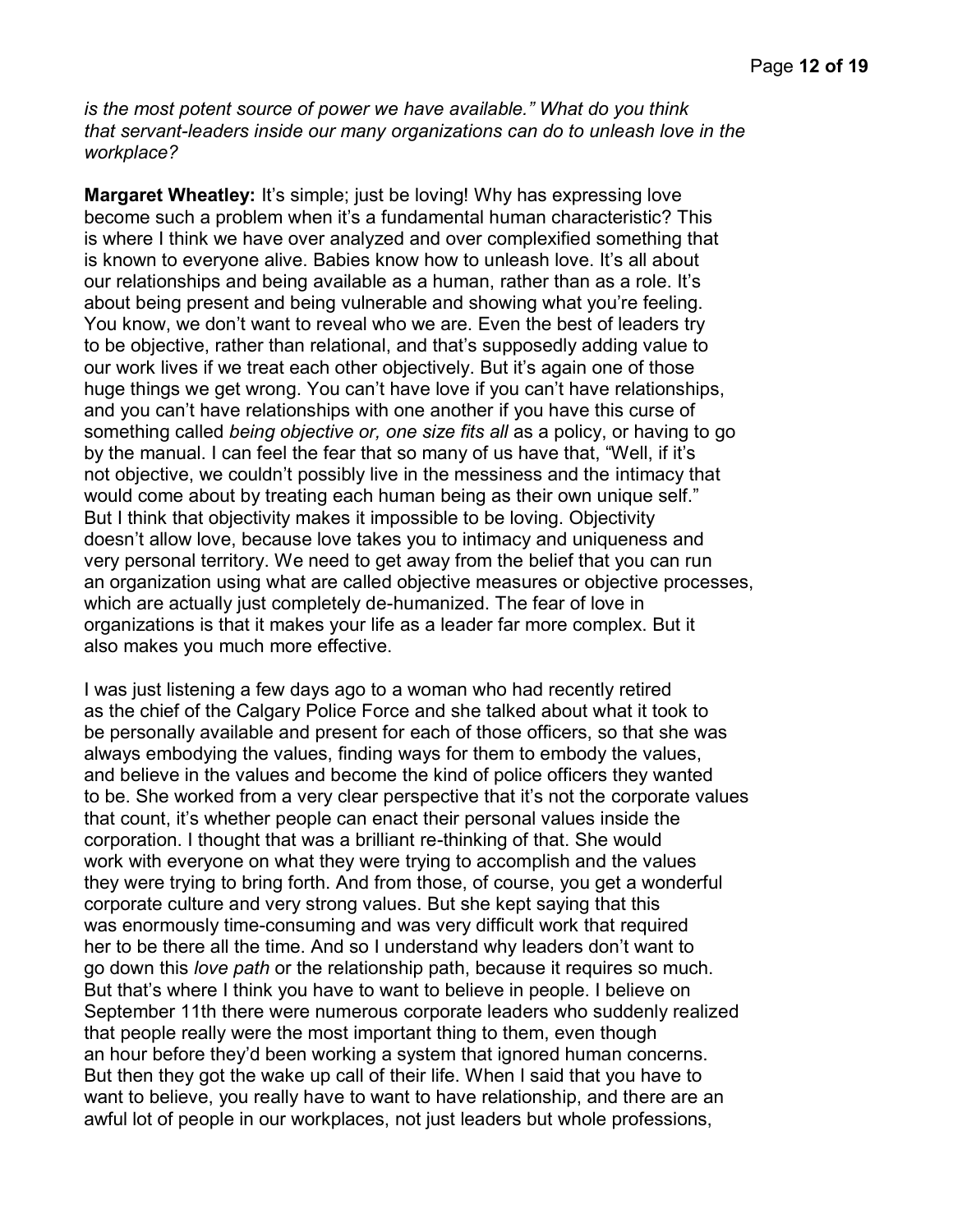who have never wanted relationships. They've wanted the work, and hopefully we are now realizing, most of us, how important relationships are.

*Larry Spears: For many, serving others is inextricably tied to their own sense of spirituality. Are there practices you have found useful in terms of how we can better develop our own servant's heart?*

**Margaret Wheatley:** Well, I think first I would just underline where you're focused, which is we do need practices to develop this, and I would say the "this" we need practices for is to open our hearts. For most people it's not something you can rely on as spontaneously occurring. For some it is but, especially if you're in the workplace, your heart gets pretty hardened. You shut down, or you just find that you can't express your love and compassion and so you take it elsewhere. So, even if you start out with a naturally open heart and a generous spirit towards others, there are many, many structures and processes in modern work and modern life that actually close us down. So we do need a practice to maintain an open heart.

I am a strong believer in meditation personally, but I think any process by which you withdraw from the world and focus on your own inner grounding is useful. For some people, that's running; for some people, it's playing tennis. I can get very similar grounding when I horseback ride, because you can't lose your attention for too long without losing your seat! For some people it's walking, or flower arranging. Whatever it is, it's just to notice what it is that revives your sense of feeling grounded, present, and peaceful. I have often felt that I need to leave my room peaceful in the morning because I don't expect it to get any more peaceful while I'm out doing work. So that's the first discipline — practicing what gives you your grounding and your peace, and to not let it slip away. The world just keeps pulling at you and I find that every so often I have to say, "OK, Meg. Just notice you're spending less time cultivating your peacefulness and let's get back to serious practice." People of any religious order know the value of a routine to one's practice, whether it's a daily liturgy or a daily practice. Whatever it is, it's the routinization that really helps over time. So, it's not just episodic, or only when you feel like it. Your whole being benefits from knowing every morning you're going to pray or run or whatever. So, I find it needs to be rouitinized.

Once I decided that the work was really how to keep my heart open, that led me to a number of practices beyond my own meditation, although some of the meditations I work with now are traditional practices to keep your heart open. One of the ones I've loved the most is to realise that when I am suffering, whatever it is— whether it's anger, fear, feeling discounted or treated rudely or whatever— I remember that the experience I've just had is an experience that millions of people around the world have, just by virtue of being human. If I'm sitting in a hotel room one night feeling lonely, just for a moment I might reflect that, "Just like me, there are millions of people around the world feeling lonely at this very moment." This practice has been an extraordinary gift, of going from your personal experience outward to the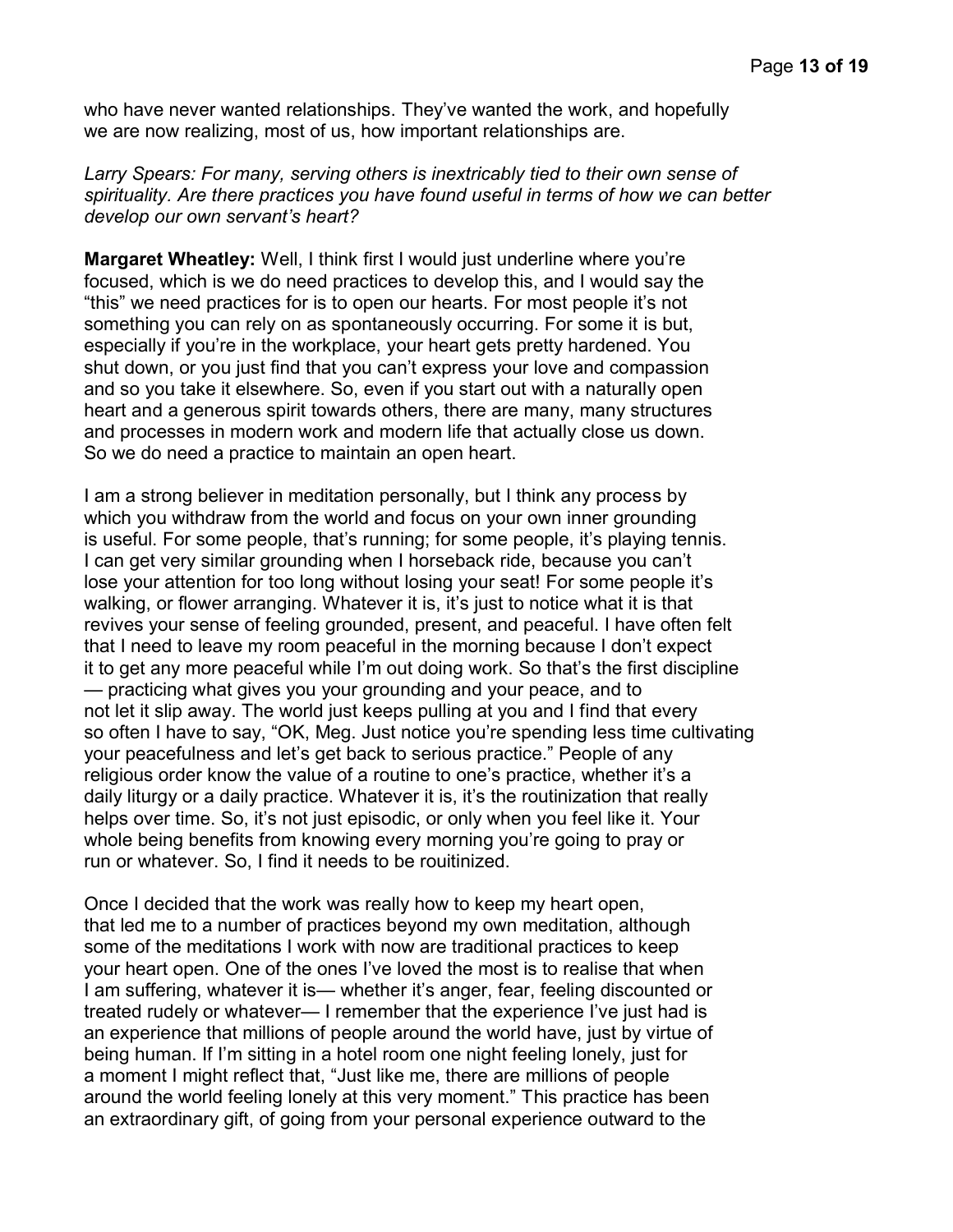human experience. Your own private experience is being felt by countless other human beings, and somehow this changes the experience from personal pain and anxiety to your heart opening to many others. And then when I see someone else I think, "You're feeling just the way I do." That practice has opened my heart more than any other single practice and has made me feel part of the human experience and the human family.

#### *Larry Spears: What do you find most compelling about Buddhist practice?*

**Margaret Wheatley:** What I find to be enormously helpful about a Buddhist perspective on life is that it really isn't a religion. It is actually just a way to live your life. I have my own very eclective theology. I was raised Christian and Jewish, so I started out with that eclecticism, and Buddhism has really introduced me to the day-to-day practices that I feel have really opened my heart and made me far more understanding and gentle. And, what is more important to me, it has made me far less likely to condemn quickly and far more willing to be in the presence of suffering and not to run from it. And to bear witness, to just be with whatever's going on and not to be afraid of it. All of that is not a theology, it's a practice. In my new book [*Turning to One Another: Simple Conversations to Restore Hope to the Future,* Berrett-Koehler, 2002] there's this very strong influence about the practice and I have a whole section on bearing witness—of just being with another person's experience and not having to fix it, or counsel someone away from their grief. It's actually very fulfilling, and it takes the stress off when you stop feeling that you have to fix people's human experience. You just have to be there. These are capacities I didn't have, but now have, since I started doing these practices.

I have found that many Buddhist practices have helped me be with people differently and have changed my expectations of what needs to happen if I'm just with someone. Just being with someone has become really important rather than saying the right phrase or the right word that will fix it. Now, the irony of this is that I'm still a public speaker who gets up on stage allegedly to say things that will fix things, and yet what I'm finding – and I've heard this from other speakers as well – is we are realising it's who we *are* when we are up there, and not what we're *saying*. And so I very much want to be the presence of peace and possibility for people. I feel that is something I can be, and have been, and in order to be that I need to experience peace fairly regularly from this much deeper place which is available to me through my different practices. I think that the central work of our time is how to be together differently. Can we live together with our hearts open, with our awareness that we can't stop suffering, that we can certainly be with it differently? Can we notice where we are causing harm and try at least to do no harm? And can we be together without fear of what it's like to be together, to really just not be afraid to be with other people? That would be a huge step forward for a lot of us. And we're all crying for it, we're all crying to be together in more loving ways because this is what it is to be human. So many of us were overwhelmed by the experiences of September 11th, but we saw people being together without the divisions that had separated them moments before.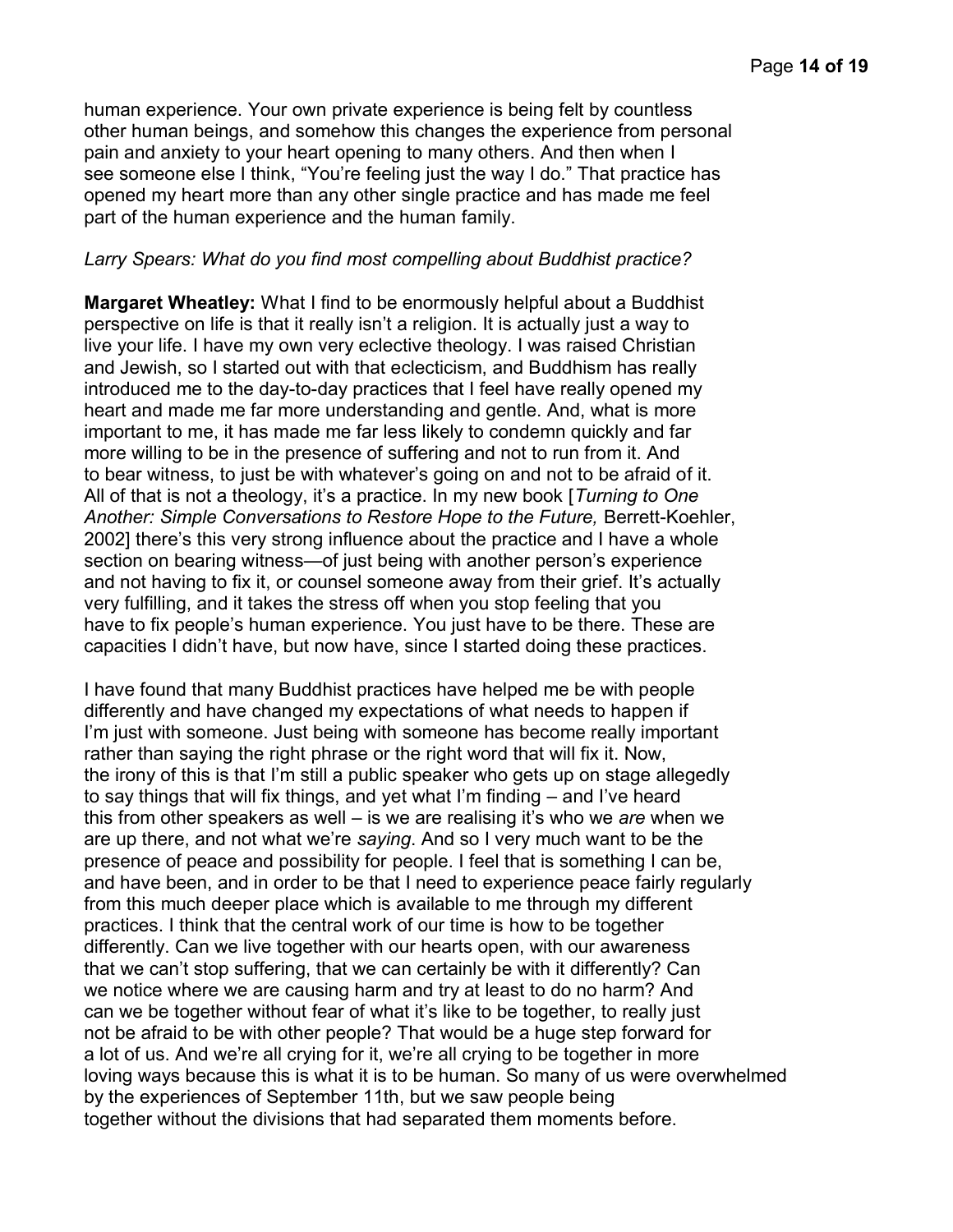Buddhism is a series of practices that keep my heart open and keep me being present, rather than fleeing from what is day-to-day life. In that way I think it has also saved my life.

*John Noble: In many organizations the word "change" has become a noun rather than a verb and all too often phrases such as "You are afraid of change" are used to hurt each other. When you have encountered this in organizations how have you addressed the problem?*

**Margaret Wheatley:** There's a wonderful quote from a contemporary Buddhist who said, "Change is just the way it is!" I've worked a lot and written quite a bit on how we are actually responsible for creating resistance to change. I don't know who said it first but, "We don't resist change; we resist being changed." Most organizations fail to involve people in the design of change, in the re-design of organizations, or they don't involve people soon enough or substantially enough. What we get is something that is predictable in everything that is alive, from bacteria on up. When you do something to another living being, that being has the freedom to decide whether it's even going to notice what just happened or what somebody has done. So, the first freedom is you *choose* whether you notice or not. And the second freedom is you are then completely free to choose your reaction to it. You can't impose change on anything alive. It will always react, it will never obey. This is one of the principles I've embraced for many years. Life doesn't ever obey, and yet we still think in organizations that we'll find the perfect means, the perfect vision, the perfect writing, the perfect Powerpoint presentation to get people to say, "Great! This is just perfect!" And instead, what people do is change the plan, file it away and never look at it again, or modify it. We look at all that and we say they are resisting change, but they're not. They're responding like all life does—they are reacting. And they're actually being quite creative. I've asked people to just look at that dynamic which is so fundamental.

We get in organizations and we forget about that dynamic which we all know so well and we say, "I'll tell you what to do and you'll do it." And it doesn't happen. I must have asked this of tens of thousands of people, "Can you think of a time in your experience when you gave another human being a set of directions and they followed them perfectly?" And in the few cases where people have followed the directions perfectly I've asked, "Did you actually like that person?" Because those people are robots, those people aren't there. We've destroyed their spirits. If they do just what we say we have killed the spirit. And we don't like being around those people. We have a profound disrespect for people who act like automatons, even though, if you look at most managers, they still think they want an automatic obedient response. So, if life doesn't obey but it always reacts, then the other principle from that is that if you want people to support something they have to be involved in its creation. This has been a very old maxim in the field of organizational behavior, that people support what they create. I say that people only support what they create.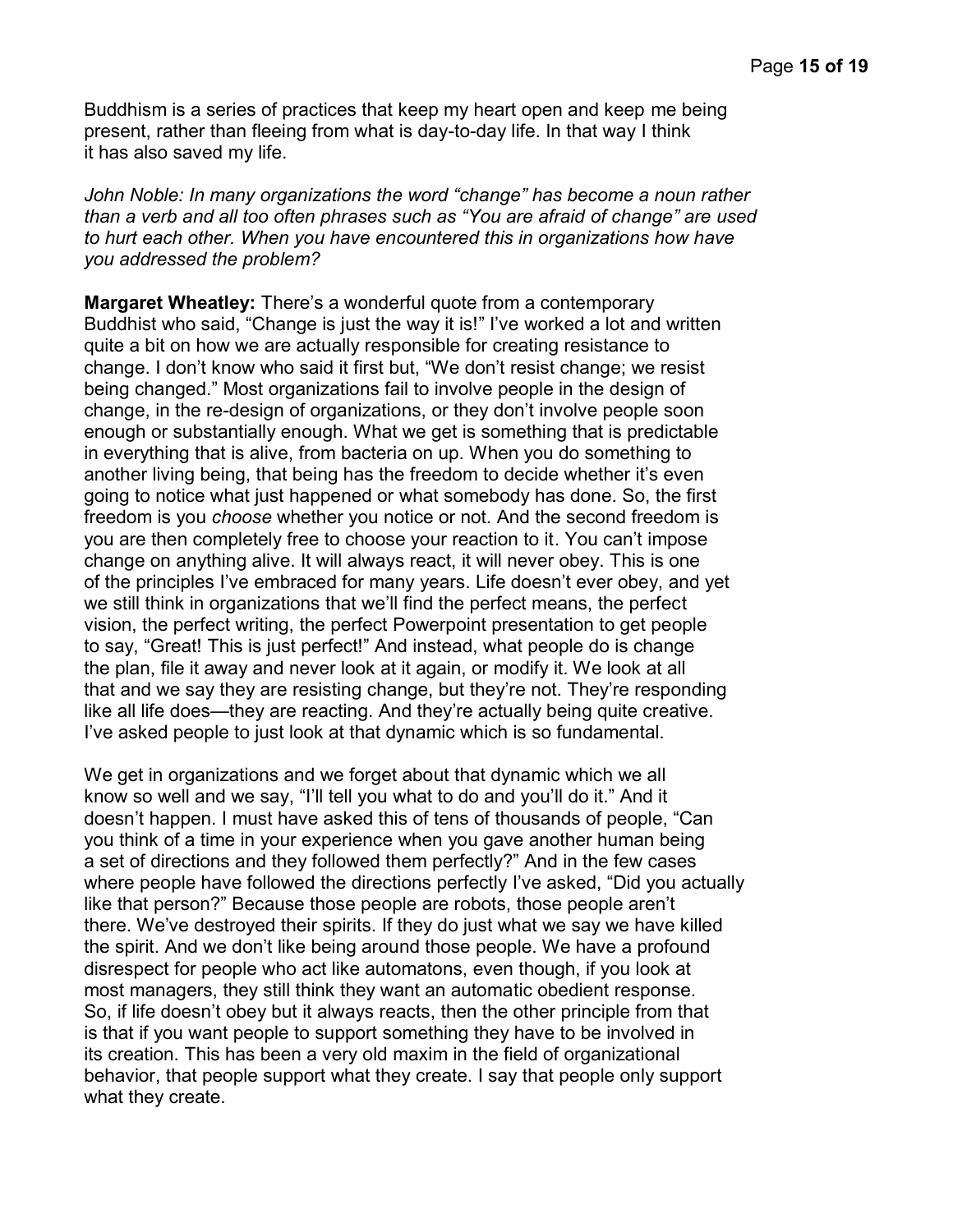What this means for any organizational change process, most of which have been appallingly disruptive and have failed, (we now know that almost 80% of them fail) is that they should make sure that they only use participative processes. That doesn't mean having everyone involved in every decision, but just to be thoughtful and creative about how we are going to bring along everybody and involve people at different points so that this truly is owned by everyone, because it's their creation. It's a no-brainer; these things work! I find when I speak about participation people still think that I mean everybody in the room doing all of the work at the same time. But it's not that.

I've worked with small teams of employees and charged them with, *how are you going to involve everyone in your network, everyone in your department?* And they are much more creative! They'll do TV shows, they'll actually create simulations to put people through the same experience that they have just had. They're enormously creative. I've also found, over time, that when you've charged a small group of employees with making sure that everyone knew about it, that the whole organization seemed to pay attention, and then it was very easy for people to know about it. I also work with the principle that participation is not a choice. If you don't get people involved, you're just breeding resistance and sabotage that you'll then spend months or years trying to overcome.

*Larry Spears: Leadership and the New Science is generally considered to be one of the most important books on leadership to be published in the last decade or longer. Did you have a sense when you were writing it that you were on to something?*

**Margaret Wheatley:** I didn't have a sense of what I was on to. I didn't really understand that I was presenting an entirely different world view. I thought it would be easier to convince people of the shifts that would need to take place because I didn't know it was about changing a world view, and changing a world view takes a long, long time. The original 1992 edition had a lot of questions, but as far as I can remember I hadn't the faintest idea what this work would mean. I just wrote it because it felt like the work I was supposed to be doing. I can't remember now who I was while I was writing it. I can remember some of the fear and hesitation, experimenting with a new voice as a writer, and all of that, but I don't remember what I thought.

### *Larry Spears: Was your move to Utah significant in the writing of Leadership and the New Science?*

**Margaret Wheatley:** It was absolutely tied to that book coming forth. I told my friends in Massachusetts that had I stayed there I'd have written deep, introspective works in the tradition of some writers there and I realized, retrospectively, that I needed the open space. The West for me is freedom, and the wilderness is for me the deepest experience of harmony. I live in the wilderness—or it's at my back. I had no idea why I was moving to Utah at the time. I think it was just to be liberated into life, really, into the experience of what is space and wilderness and sky. And also just the incredible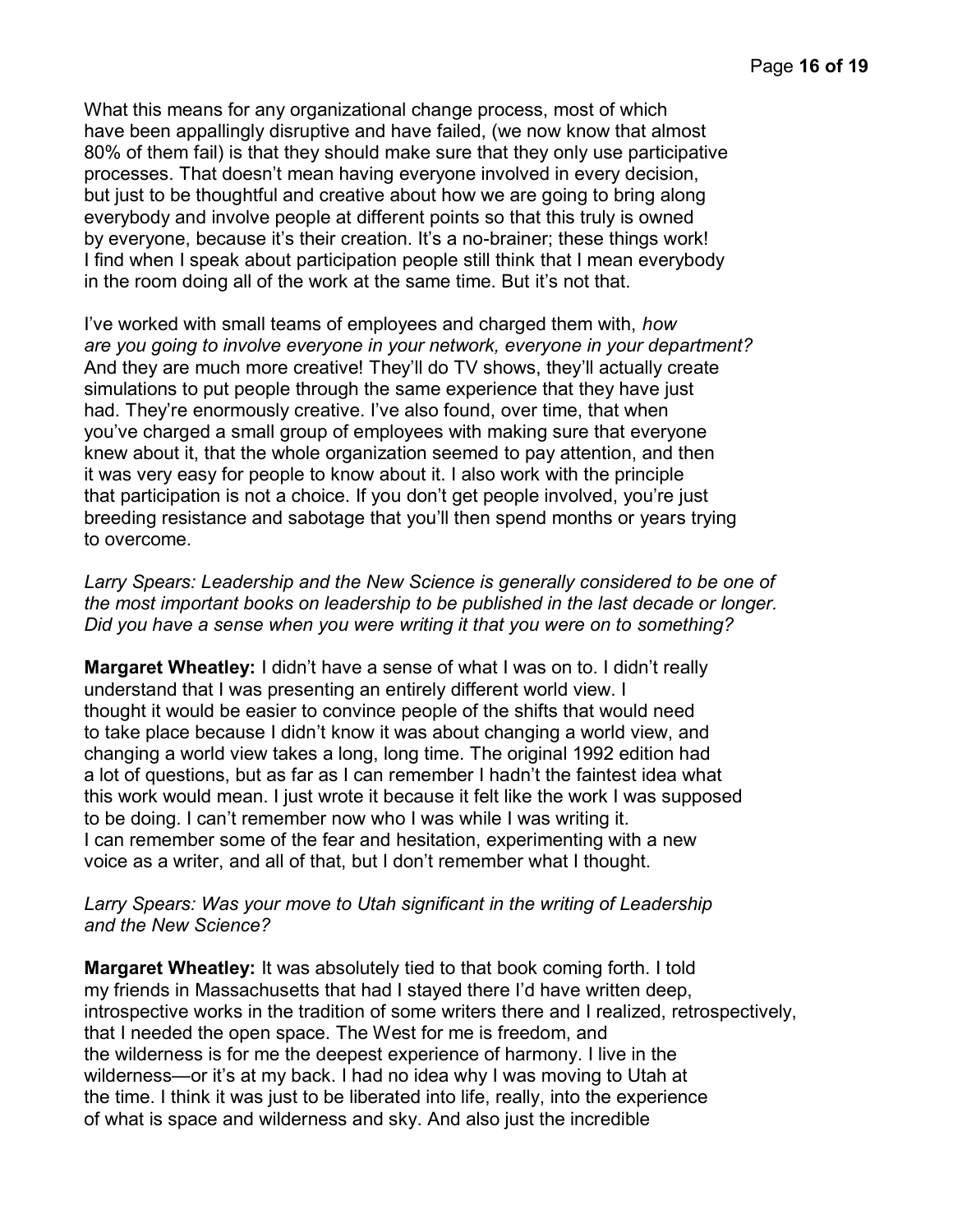beauty of Utah. The red rocks of Utah are still my most sacred place to go. Again, I had no idea of why I was going—it felt really weird—but now it feels like, "Of course! That was it!".

*John Noble: Your new book is entitled,* Turning to One Another—Simple Conversations to Restore Hope for the Future*. What led you to choose the subject of conversation?"*

**Margaret Wheatley:** Actually, I didn't choose the subject of conversation. I chose the action of turning to one another, and conversation is the simplest way to do that. To actually be willing to listen and talk to other human beings is the way throughout time that we have thought together, and dreamed together. The simple act of conversation seems so far removed from our daily lives now, and yet we all have a vague memory of what it was like. Since September 11 we have been profoundly different conversationalists and felt the need to talk to each other and to be together. So I rely on the ancientness and primalness of human beings being together, and being together through this act of listening and talking as a way for us to surface, or to develop, greater awareness of how we are reacting to what's going on in the world. Therefore, hopefully, from that greater awareness of what we care about, what we're talking about or struggling with at a very personal level, we will become more activist. We will become more intelligent actors to change the things we think need changing.

That idea is based on a more recent tradition in Paulo Freire's work called *critical education* which is, you create the conditions for change by educating people to the forces and dynamics that are causing their life. You can start that work through conversation, (or through literacy training as Freire did.) In conversation, people can become more aware of what their life is, whether they're happy, what they might do to change it. Then people *do* become activists, because it's their life, and their children's lives that are affected. Those are the deeper underlying threads that led me to write the book, which is different from anything I've written before. It's not written just for leaders or people in organisations. I wrote it for the world. I don't mean that to sound pretentious, it's just that the people I work with now are in so many different countries, all ages, and I just kept them in my imagination when I was writing, and I wanted to make sure that it didn't assume anything except our common humanity and our common desires for a world that does truly work for all of us. A world that is based on our common human desires for love and meaning from work and a chance to contribute.

The other piece that truly informed this was my experience with the Truth and Reconciliation Commission in South Africa, which was life-changing for me. I only attended it once but followed the proceedings every time I was in South Africa during its three year history. And the one day that I went was unbelievably impactful. It was when the parents of a young American Fulbright scholar who had been murdered, Amy Biel, were present. Their daughter had been slain in one of the townships after driving into a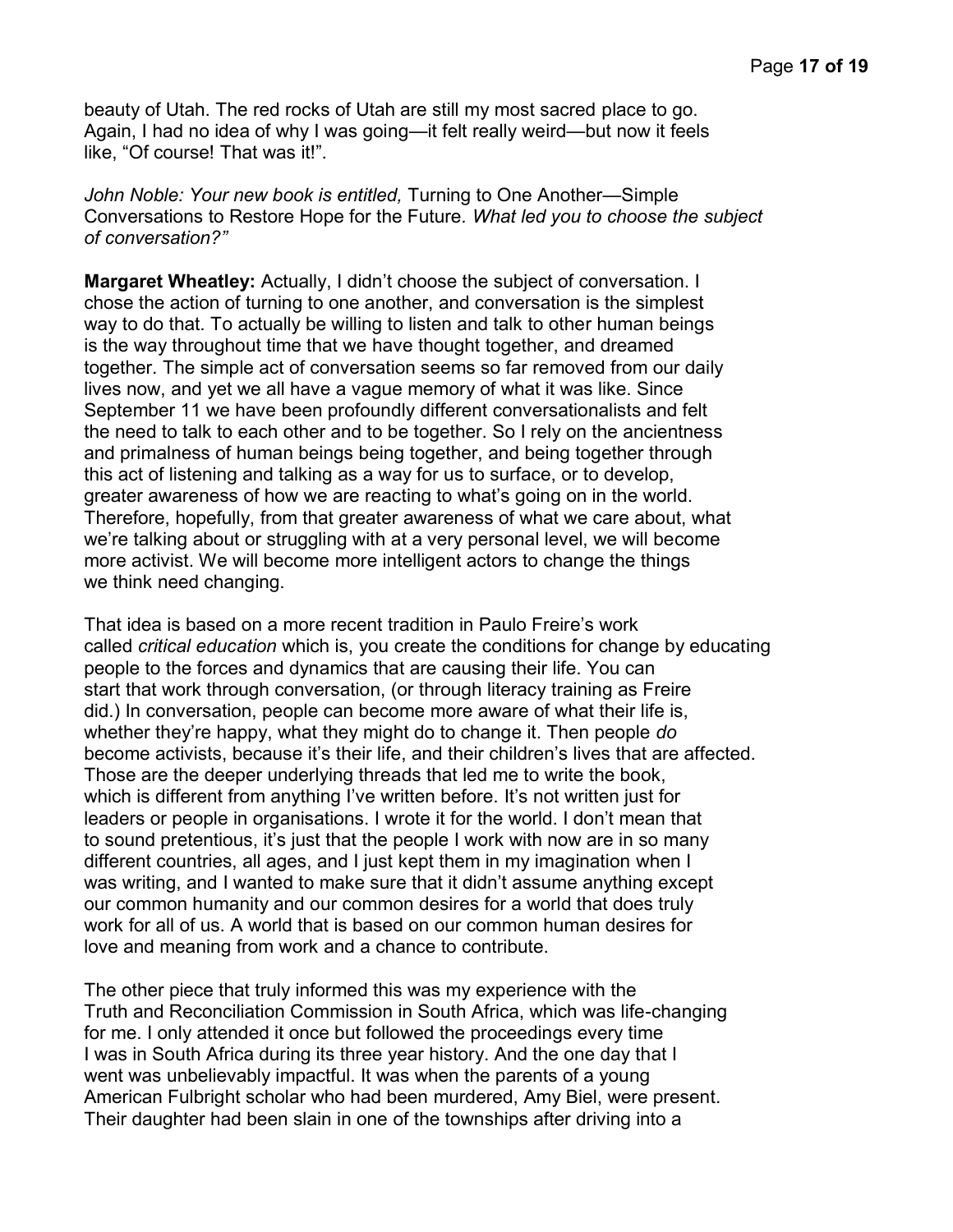very angry crowd. Her parents were there listening to the description of her death by her killer, and they were sitting next to the mother of the killer, sitting two rows in front of us. It was an experience you don't normally have in your life, one of such forgiveness, and violence, and repentance. The primary thing I learned in observing the Truth and Reconciliation Commission hearings was that the power of speaking your experience is what heals you. The power of feeling we are heard is what heals us. It made bearing witness a much easier act. *I don't have to fix the person—I just have to really listen*. And from that experience I started to see it in so many different settings how, when we truly listen to people, they can heal themselves. My trust in conversation is that it also allows that level of listening, and there are other people who have written specifically about conversation. I am using the process to restore hope to the future; that was the underlying theme. I wrote it in March, 2001 and I had no idea of what was to come on September 11th. But I could already see that the future was looking pretty hopeless, and I had a lot of people saying, *"What's this mean, restore hope to the future?"* And now we all know.

#### *Larry Spears: Do you have any words of hope or advice for servant-leaders around the world?*

**Margaret Wheatley:** Well, a few phrases come to mind from a wonderful gospel song, "We are the ones we've been waiting for." This is the time for which we have been preparing, and so there is a deep sense of call. Servantleadership is not just an interesting idea, but something fundamental and vital for the world, and now this is the world that truly needs it. The whole concept of servant-leadership must move from an interesting idea in the public imagination toward the realisation that this is the only way we can go forward. I personally experience that sense of right timeliness to this body of work called servant-leadership. I feel that for more and more of us we need to realise that it will take even more courage to move it forward, but that the necessity of moving it forward is clear. It moves from being a body of work to being a movement—literally a movement—how we are going to move this into the world. I think that will require more acts of courage, more clarity, more saying this has to change now. I am hoping that it will change now.

### *Margaret Wheatley Bio*

Margaret Wheatley is a well-respected writer, speaker, and teacher for how we can accomplish our work, sustain our relationships, and willingly step forward to serve in this troubling time. She has written six books: *Walk Out Walk On* (with Deborah Frieze, 2011); *Perseverance* (2010); *Leadership and the New Science*; *Turning to One Another: Simple Conversations to Restore Hope to the Future*; *A Simpler Way* (with Myron Rogers); and *Finding Our Way: Leadership for an Uncertain Time*. Each of her books has been translated into several languages; Leadership and the New Science appears in 18 languages. She is co-founder and President emerita of The Berkana Institute, which works in partnership with a rich diversity of people and communities around the world, especially in the Global South. These communities find their health and resilience by discovering the wisdom and wealth already present in their people, traditions and environment [\(www.berkana.org\)](http://www.berkana.org/). Wheatley received her doctorate in